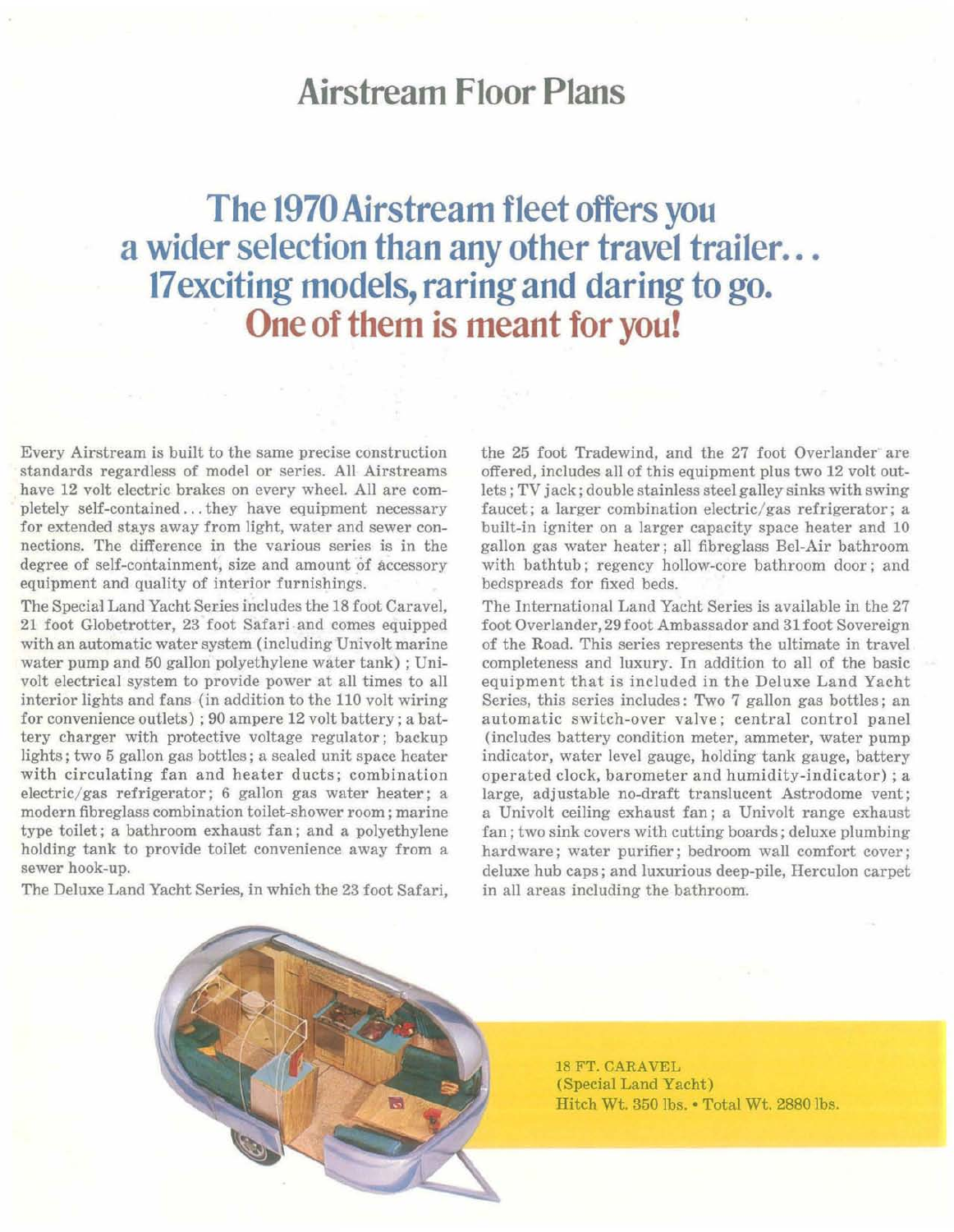21 FT. GLOBE TROTTER (Special Land Yacht) Hitch Wt. 380 lbs. • Total Wt. 3330 lbs.

> 23 FT. SAFARI TWIN (Special Land Yacht) Hitch Wt. 425 Ibs. • Total Wt. 3500 lbs.

23 FT. SAFARI DOUBLE (Special Land Yacht) Hitch Wt. 415 lbs. • Total Wt. 3460 lbs.

> 23 FT. SAFARI TWIN (Deluxe Land Yacht) Hitch Wt. 410 lbs. • Total Wt. 3850 lbs.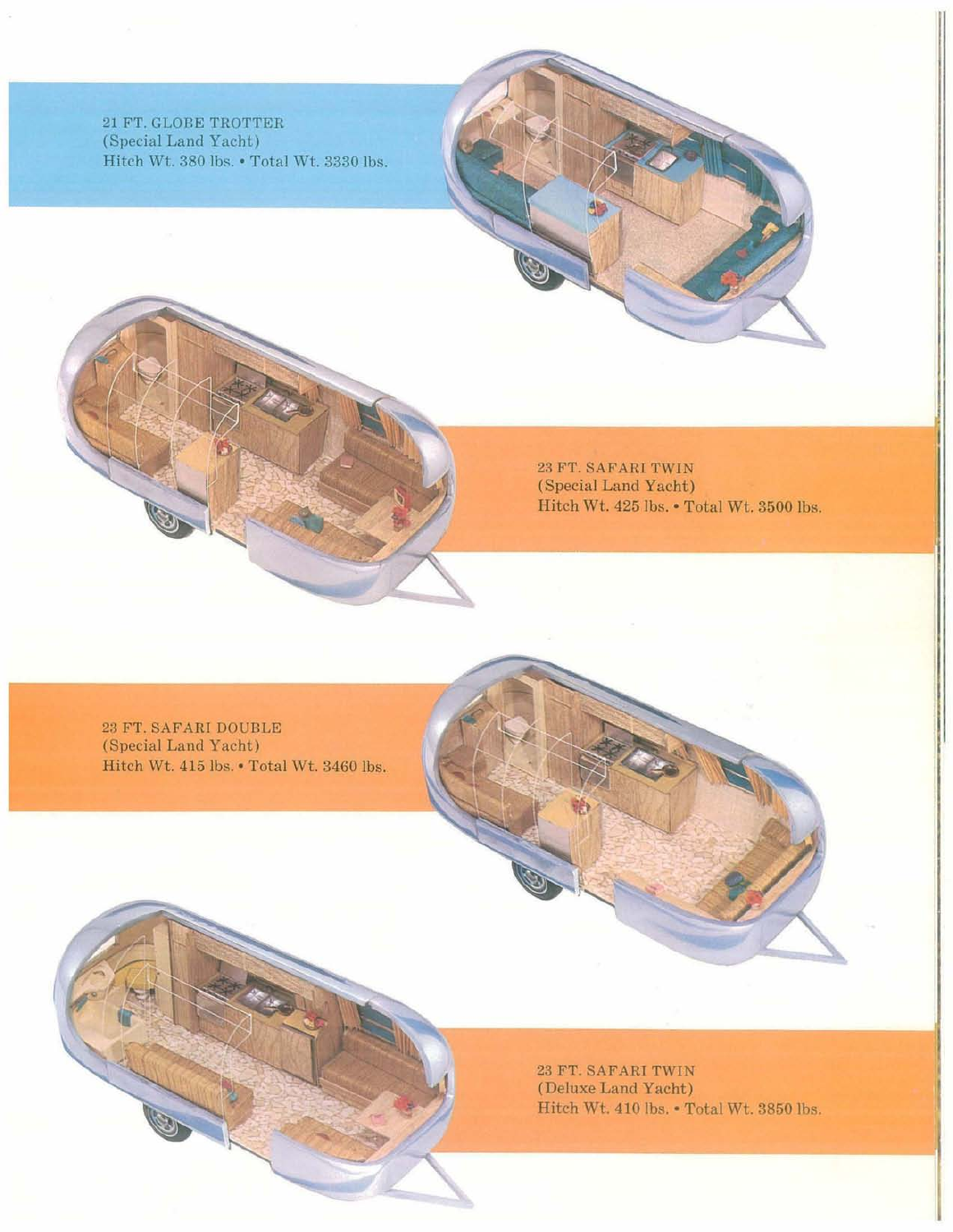23 FT. SAFARI DOUBLE (Deluxe Land Yacht) Hitch Wt. 400 lbs. • Total Wt. 3800 lbs.

> 25 FT. TRADE WIND TWIN (Deluxe Land Yacht) Hitch Wt. 445 lbs. • Total Wt. 4250 lbs.

25 FT. TRADE WIND DOUBLE (Deluxe Land Yacht) Hitch Wt. 455 lbs. • Total Wt. 4290 lbs.

> 25 FT. CARAVANNER (International Land Yacht) Hitch Wt. 465 lbs. • Total Wt. 4265 lbs.

0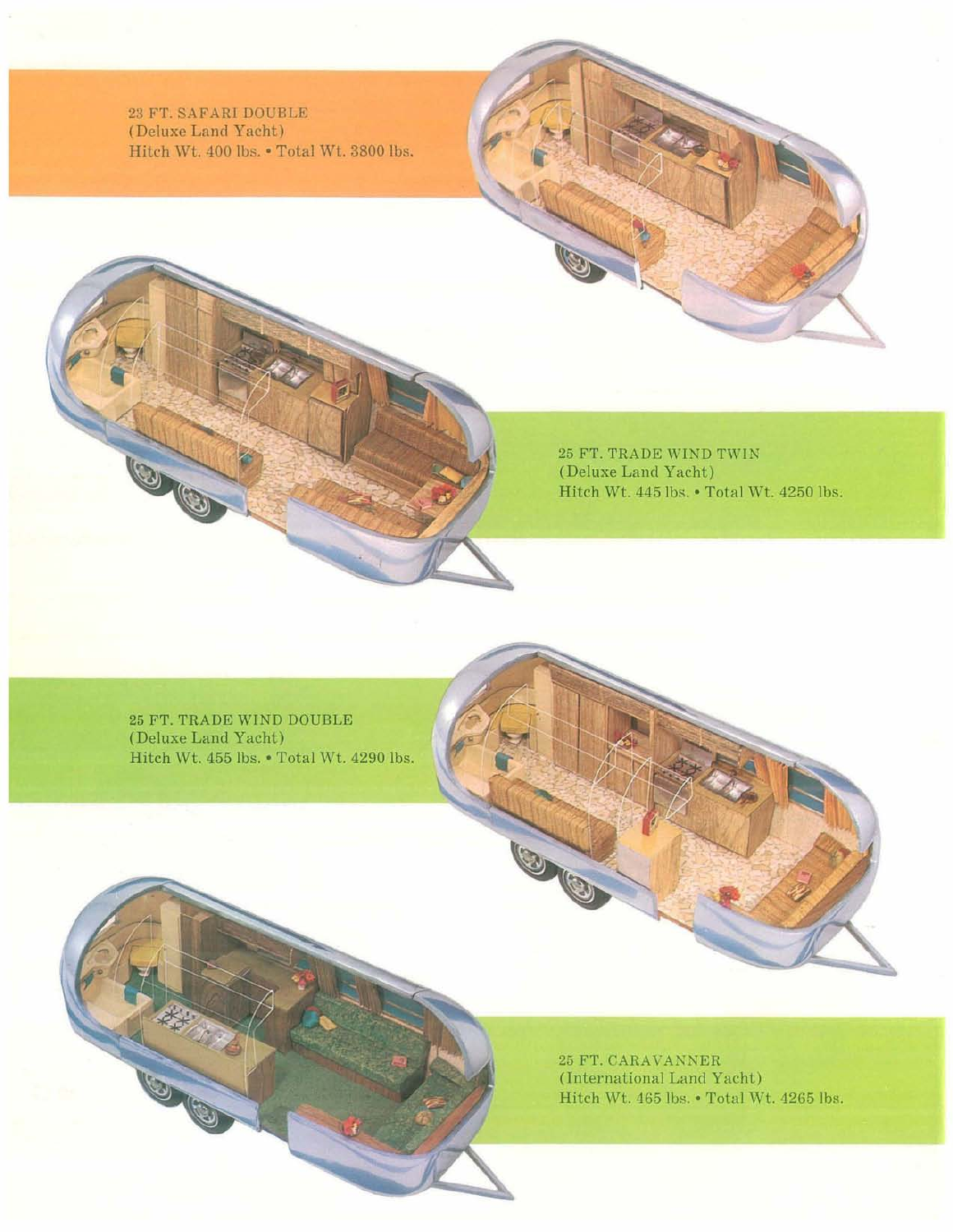27 FT. OVERLANDER TWIN (Deluxe Land Yacht) Hitch Wt. 450 lbs. • Total Wt. 4515 lbs.

> 27 FT. OVERLANDER DOUBLE (Deluxe Land Yacht) Hitch Wt. 460 Ibs. • Total Wt. 4565 lbs.

27 FT. OVERLANDER TWIN (International Land Yacht) Hitch Wt. 455 lbs. • Total Wt. 4525 lbs.

OB

27 FT. OVERLANDER DOUBLE (International Land Yacht) Hitch Wt. 465 lbs. • Total Wt. 4575 lbs.

00